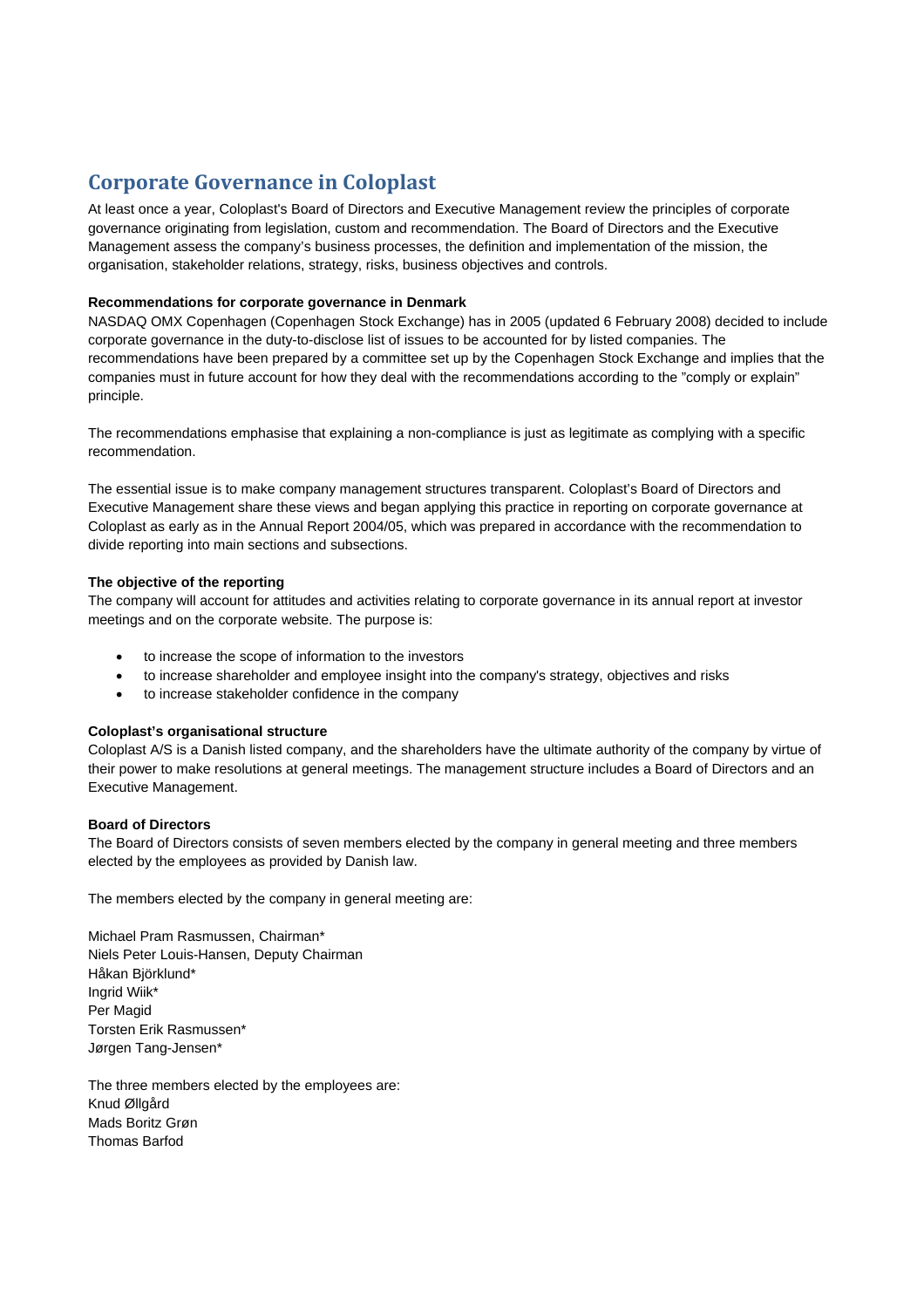\*) Board members who are considered to be independent.

The Board of Directors determines the company's objectives, strategies and overall budgets and action plans. On behalf of the shareholders, the Board of Directors supervises the company's performance as well as its organisation and day-today management. The Board of Directors also sets guidelines for the Executive Management's execution of the day-today management of the company and for assigning tasks among the individual executives. No one person is a member of both the Coloplast Board of Directors and the Executive Management and no Board member is a former member of the Coloplast Executive Management.

# **Executive Management**

The Executive Management is responsible for the day-to-day management of the Coloplast Group and consists of two members:

Lars Rasmussen, President & CEO Lene Skole, CFO

The Executive Management presents to the Board of Directors proposals for the company's overall objectives, strategies and action plans as well as framework for operational, investment, financial and cash flow budgets. The Executive Management has the right and a duty to attend Board meetings unless otherwise agreed case-by-case by the Board.

In the normal course of the day-to-day management of the company, the Executive Management holds meetings with other members of senior management. An internal document describes the structure of the meetings at Coloplast attended by the Executive Management. The Executive Management participates in meetings with investors and equity analysts.

# **Description of corporate governance in Coloplast**

- 1. The role of the shareholders and the interaction with the Management
- 2. The role of the stakeholders and the importance to the company
- 3. Openness and transparency
- 4. Duties and responsibilities of the Board of Directors
- 5. Composition of the Board of Directors
- 6. Remuneration of the Board of Directors and the Executive Management
- 7. Risk management
- 8. Audit

# **1. The role of the shareholders and the interaction with the Management**

# **Ownership and communication**

Coloplast communicates with its shareholders by telephone, e-mail, through annual reporting, announcements, the corporate website, at general meetings and investor meetings which may be face-to-face or be in the form of telephone conferences. We follow the technological advances on an on-going basis and have considered holding partially electronic general meetings and web casting. For the time being, however, such solutions have not been found relevant.

# **Capital and share structure**

The Board of Directors regularly reviews the company's capital structure, and considers whether it is consistent with the interests of the company and the shareholders. It also makes plans annually for the development of the capital and share structures. The assessment of the capital structure includes the company's credit rating and the potential for allocating a positive cash flow purchasing own shares or for increasing the payout ratio to the shareholders.

The company's target going forward is to have net debt a 1½-2½ times EBITDA.

Coloplast has two share classes: 3.6m class A shares entitling the holders to ten votes per A share and 41.4 m class B shares entitling the holders to one vote per B share. Both share classes have the same unit price – DKK 5.00 per share. In 1983, Coloplast's class B shares were listed on the Copenhagen Stock Exchange while the class A shares remain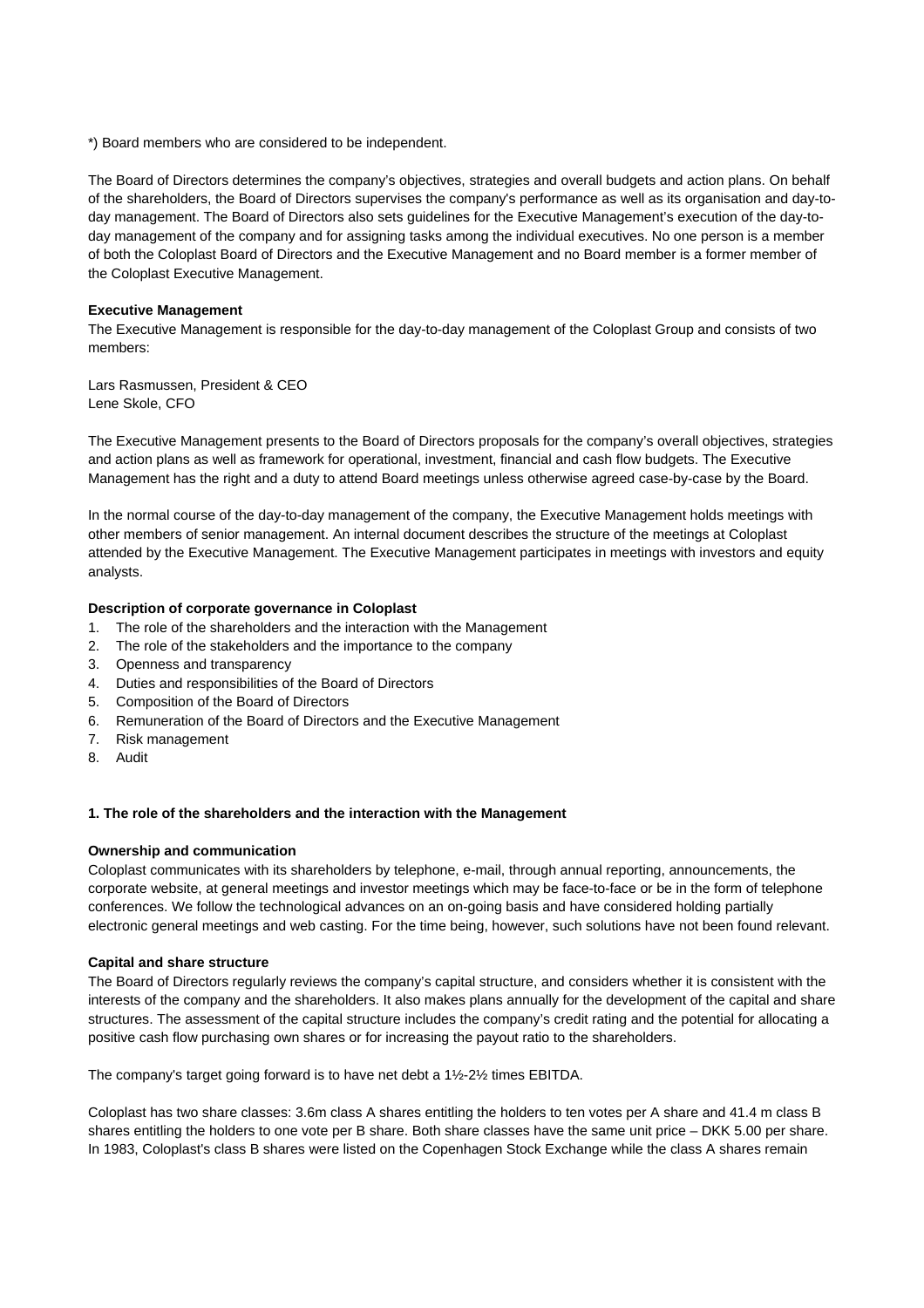non-negotiable instruments. Any change of ownership for class A shares will require the consent of the Board of Directors. The distribution of the shareholders in the different categories is stated annually in the annual report. The Board believes that this share structure has benefited Coloplast's development and that maintaining this structure will be to the benefit of all the company's shareholders.

# **The general meetings**

A general meeting is the ultimate authority of the company. A general meeting is convened with a minimum of eight days' and a maximum of four weeks' notice. The notice, convening a general meeting including all proposals, is published through the Copenhagen Stock Exchange. In addition, the notice is sent to all registered shareholders. Shareholders who have so requested will receive a copy of the annual report with the notice. The time, venue and agenda of the general meeting will be published in certain national newspapers.

No later than eight days before a general meeting, an agenda, complete with all proposals to be made to the general meeting and in the case of the annual general meeting, the audited annual report will be available for inspection at the company's registered office.

Any shareholder will be granted admission to the general meeting if he or she has obtained no later than three days prior to the meeting, an admission card from the company's office against documentation of her or his shareholding or reference to the registration of such shareholding.

The company considers registration of shares in the name of the holder a significant advantage, because the company will then have an opportunity to communicate directly with the shareholder.

Shareholders are entitled to vote if their shares have been registered in the register of shareholders, or if they have filed and documented their share purchase prior to the particular general meeting being convened. Voting rights may be exercised through an agent, who must present a written, dated instrument of proxy. The letter including the agenda of the general meeting includes an instrument of proxy authorising the Board of Directors to exercise the vote. Proxy may be given for each proposal separately.

At the annual general meeting the revised annual report is presented for approval. Moreover, members are elected to the Board of Directors and auditors are appointed. Shareholders may cast their votes on individual candidates for the Board of Directors, and the Board members are elected periods of one year at a time.

All shareholders may make proposals or ask questions. Proposals for discussion at the annual general meeting must be received by the company's Board of Directors no later than 1 November of each year.

The Board ensures that the notice to convene the meeting adequately presents the issues included in the agenda.

The date of the company's annual general meeting is published about 13 months in advance.

# **Takeover bids**

Apart from the different weights of voting rights between classes A and B shares, no precautions against takeover bids have been taken by way of a ceiling on votes or limitation of the amount of shares owned. If a takeover bid is made, the company will consider the specific case. The Board has laid down adequate procedures for handling such situations.

# **2. The role of the stakeholders and the importance to the company Policy**

The company has accepted and published a policy for the approach to its stakeholders through its Mission, Values and Vision.

# **The role of the stakeholder**

Coloplast's products are supplied through dealers, through hospitals or together with the company's own advice directly to end users. The current trend is towards more direct contact with end users. No matter how the products are supplied, Coloplast wishes to form the closest possible ties with customers in order to enhanse value creation. The needs and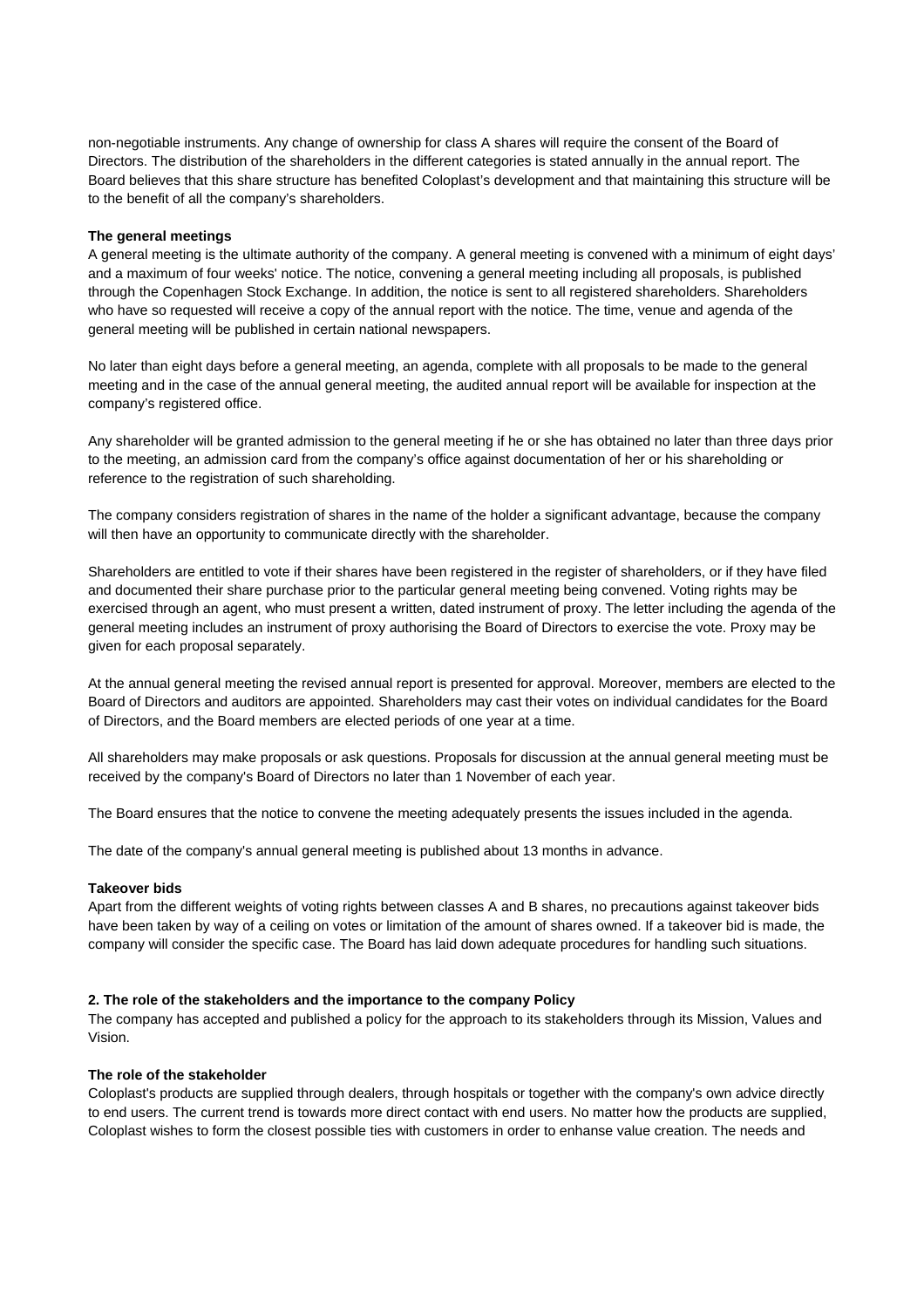expectations of our customers change over time and the company must constantly be willing to change with them. Healthcare professionals and users are involved in the development of new products and services on an on-going basis.

Each individual employee's personal and professional development is important to the continued growth of the company. The requirements to adaptability, knowledge sharing and training of new skills are growing, giving our employees greater independence and a more varying work day. Coloplast wishes to attract and retain people who thrive in an active environment and who consider their employment with us a learning process.

Coloplast takes responsibility for contributing actively to a sustainable development. The company wishes to contribute to improving the quality of life of the users of our products and services without reducing the quality of life of others. Coloplast's initiatives for social responsibility, contributions to society through taxes and duties, environmental management and partnerships with educational institutions all add to overall value creation in society.

An integral part of Coloplast's management philosophy is to achieve balanced value creation for the company's stakeholders both in the short and the long term. The management believes that such balance will also maximise value generation for the shareholders.

# **3. Openness and transparency**

# **Information**

Coloplast has defined a general communication policy available from the company's corporate website. The website includes a number of other policies relating to the company's stakeholders. The company complies with the rules laid down by the Copenhagen Stock Exchange regarding companies' duty to disclose information through announcements, periodical financial statements and the annual report.

The consolidated financial statements are presented on a regular basis to analysts, investors and the press. The management takes part in a number of meetings about the Group's financial statements with its stakeholders, primarily employees, shareholders and analysts. All information released to the public is available both in Danish and English on the corporate website.

# **Investor relations**

A policy has been established for the communication of information to shareholders and investors. According to this policy, the Executive Management and the corporate communications team are responsible for the flow of information pursuant to guidelines agreed with the Board of Directors.

The communication of information complies with the rules laid down by the Copenhagen Stock Exchange, comprising:

- Full-year, interim financial statements and the annual report
- Replies to inquiries from equity analysts, investors and shareholders
- Site visits by investors and equity analysts
- Presentations to Danish and foreign investors
- Capital markets days for analysts and investors
- Conference calls in connection with the release of financial statements
- Special investor section at Coloplast's corporate website

#### **Annual report**

The annual report is presented in accordance with Danish legislation and Coloplast adopted IFRS effective from the financial year 2003/04 . The company does not find it relevant to consider other accounting standards, e.g. US GAAP.

The Danish-language print version represents Coloplast's annual report. In order to meet the needs of the users of financial reports, we also publish an electronic version of the annual report at Coloplast's corporate website: www.coloplast.com. Both the printed and the electronic versions of the annual report are available in English.

### **Quarterly reports**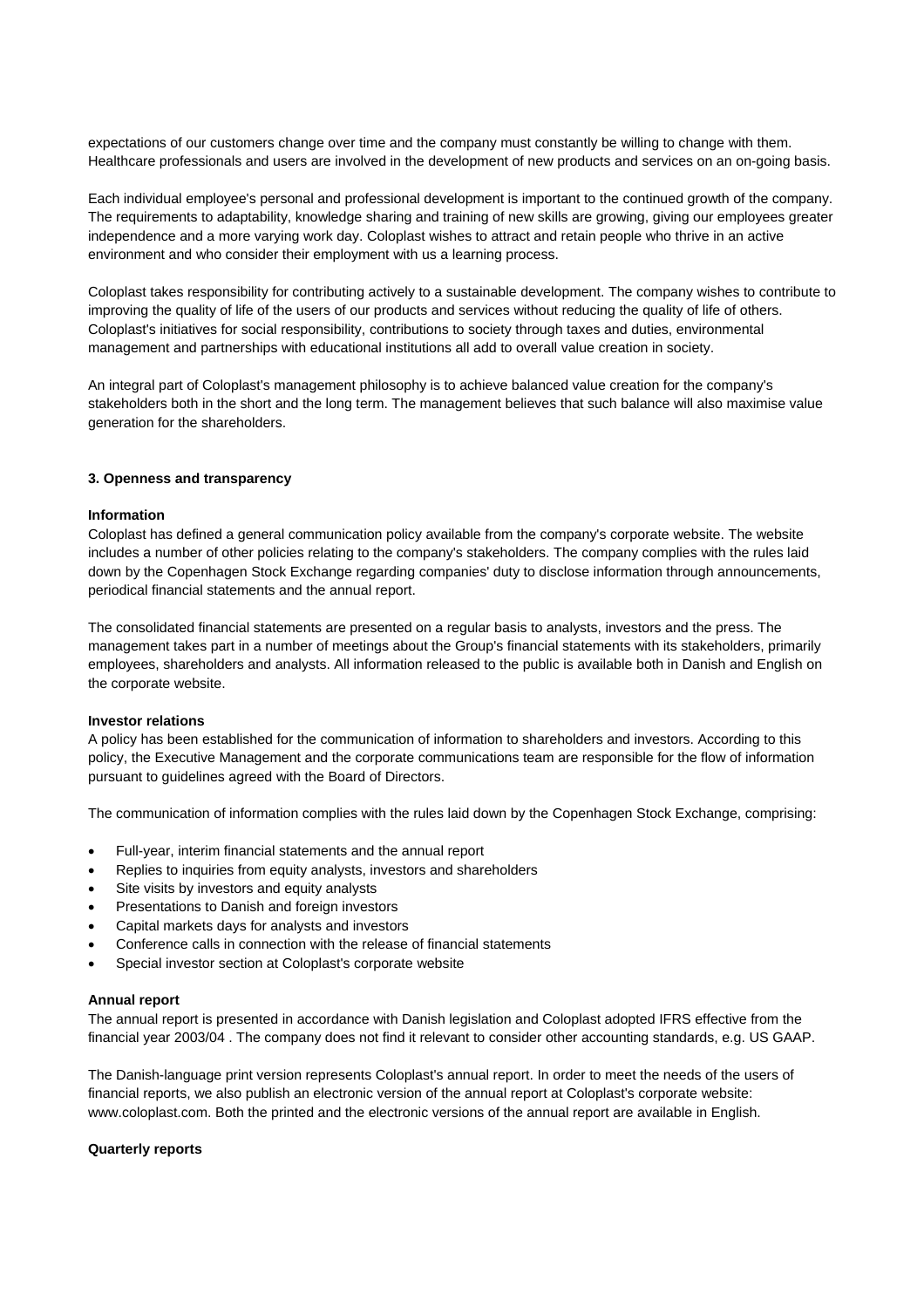Coloplast prepares quarterly interim reports to the Copenhagen Stock Exchange. These reports are available at the corporate website.

### **4. Duties and responsibilities of the Board of Directors**

#### **Overall duties and responsibilities**

The Board is responsible for organising an executive management team and must approve general guidelines for the remuneration of executives. The specific pay of each executive is determined by the Chairman and Deputy Chairman of the Board of Directors.

The Board is responsible for ensuring proper organisation of the company's business activities, for ensuring that bookkeeping and asset management are monitored in a satisfactory manner and for ensuring that the company's capital resources are always aligned with the company's operations.

The Board of Directors determines the overall objectives, strategies and action plans on the recommendation of the Executive Management and approves the overall framework for the budgets prepared by the Executive Management.

The Board follows up on budgets and reviews the Executive Management's reports on the company's financial reserves, significant transactions, overall insurance status, financing, cash flows and special risks, etc. Budgets and any deviations are assessed on the basis of a review of the interim financial statements.

The Board decides any issues which are unusual by nature or extent given the company's situation. However, the Executive Management may take action as required in such cases if it is not possible to awaiti the Board of Director's decision without significantly jeopardising the company's business. However, the consent of the Chairman of the Board of Directors should always be obtained if at all possible.

#### **Duties of the Chairman**

The Chairman of the Board of Directors maintains an on-going dialogue with the chief executive officer about the company's operations and assesses on the basis of this dialogue the need to communicate details to the rest of the Board.

A Board member or an executive may request that a board meeting be held by contacting the Chairman, who presides over board meetings and ensures that records of the meetings are kept.

The Chairman and the Deputy Chairman of the Board of Directors make an annual evaluation of the work performed and the results achieved by the Executive Management. In addition, the Chairman consults with each individual Board member in preparation for a discussion of the structure and efficiency of the work of the Board of Directors to be held at a subsequent board meeting.

#### **Procedures**

A set of procedures governs the work of Coloplast's Board of Directors. These procedures are reviewed annually by the full Board to ensure that they match current needs. The procedures set out guidelines for the activities of the Board of Directors including the supervision of the company's organisation, day-to-day management and results.

The Board will meet right after the conclusion of the annual general meeting to elect its Chairman and Deputy Chairman. The Board assumes the duties and powers of the Chairman in his absence.

#### **Information from the Executive Management to the Board of Directors**

At each Board meeting the Executive Management will report on the company's business activities. The Executive Management will present the financial statements for each respective quarter, including income statement, balance sheet, investments, cash flows and capital resources. As well as reports for each of the main business areas.

Prior to scheduled meetings the Executive Management will brief the Board members on important issues, e.g. revenue performance.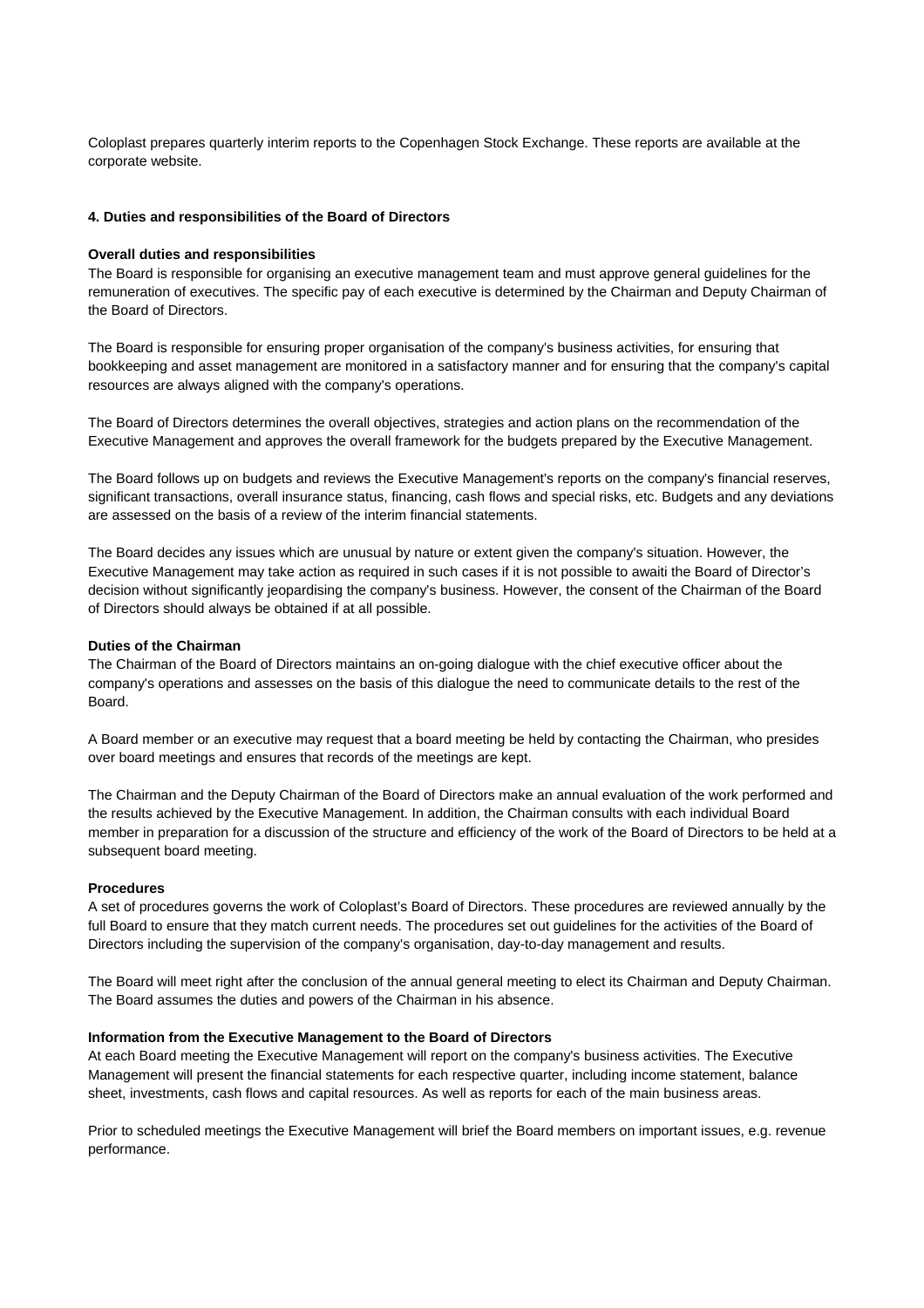The dialogue between the Board of Directors and key senior managers other than the Executive Management is ensured by inviting key senior managers to make presentations to the Board of Directors. If a Board member wishes to receive more information, such information will be given through the Chairman.

# **5. Composition of the Board of Directors**

### **Recruitment and election**

As Coloplast's supreme management body approves decisions of a strategic and fundamental nature. It is important to recruit people to the Board of Directors who possess, between them, competences enabling them to handle the interests of the shareholders and the employees in the best possible manner with due regard for the company's other stakeholders.

The CVs of the individual Board members are made available to the public. Together with the notice to convene the general meeting, the Board of Directors makes available to the public the profiles and backgrounds of the candidates for the Board of Directors – both in connection with new elections and re-elections.

A Board member whose employment changes during the period for which he is elected, should inform the Chairman about the change.

# **Introduction and training**

When new members are recruited to the Board of Directors, each new member will review with the Chairman any needs for additional information or training in order to fulfil the duties on the Board of Directors. If necessary, the Chairman will schedule an individual information session or training programme for the relevant member.

Board members elected by the employees will be offered one or more courses introducing them to the work of the Board of Directors and they will also be offered a presentation of the company's operations by the Executive Management.

Coloplast prepares and publishes an overview of competences and knowledge areas which it is found desirable for the Board of Directors to cover between them. It is the responsibility of the Chairman to assess whether the Board members possess the combined knowledge relevant and necessary to manage the company. The basic competences the Coloplast Board needs to cover are: accounting and finance, manufacturing, logistics, global sales and marketing, general management, innovation, legal affairs and acquisition.

# **Number of Board members**

Considerations are made on an on-going basis as to whether the number of Board members is adequate to match the needs of the company. The articles of association provide for at least five and no more than eight members to be elected by the general meeting. In addition, the employees elect a number of members to the Board of Directors, currently three.

#### **Independence**

The majority of the Board members elected by the general meeting are considered by the Board of Directors to be independent of company interests. One major shareholder and one consultant hold membership of the Board. The list of Board members in the section "Board of Directors" above, it is indicated whether the Board of Directors considers each individual member to be independent. The Board members elected by the employees are, by virtue of their employment with the company, not considered to be independent. At Coloplast no Board member is also a member of the Executive Management.

#### **Board members elected by the employees**

In compliance with the Danish Public Companies Act, Coloplast's Board of Directors includes, in addition to the members elected by the company in general meeting, a number of members elected by the employees corresponding to half the number of members elected by the company in general meeting.

These members have been elected by written and secret ballot in a direct election where each employee of Coloplast A/S is entitled to a number of votes corresponding to half the number of members to be elected, but only one vote per candidate. The Board members elected by the employees are elected for periods of four years.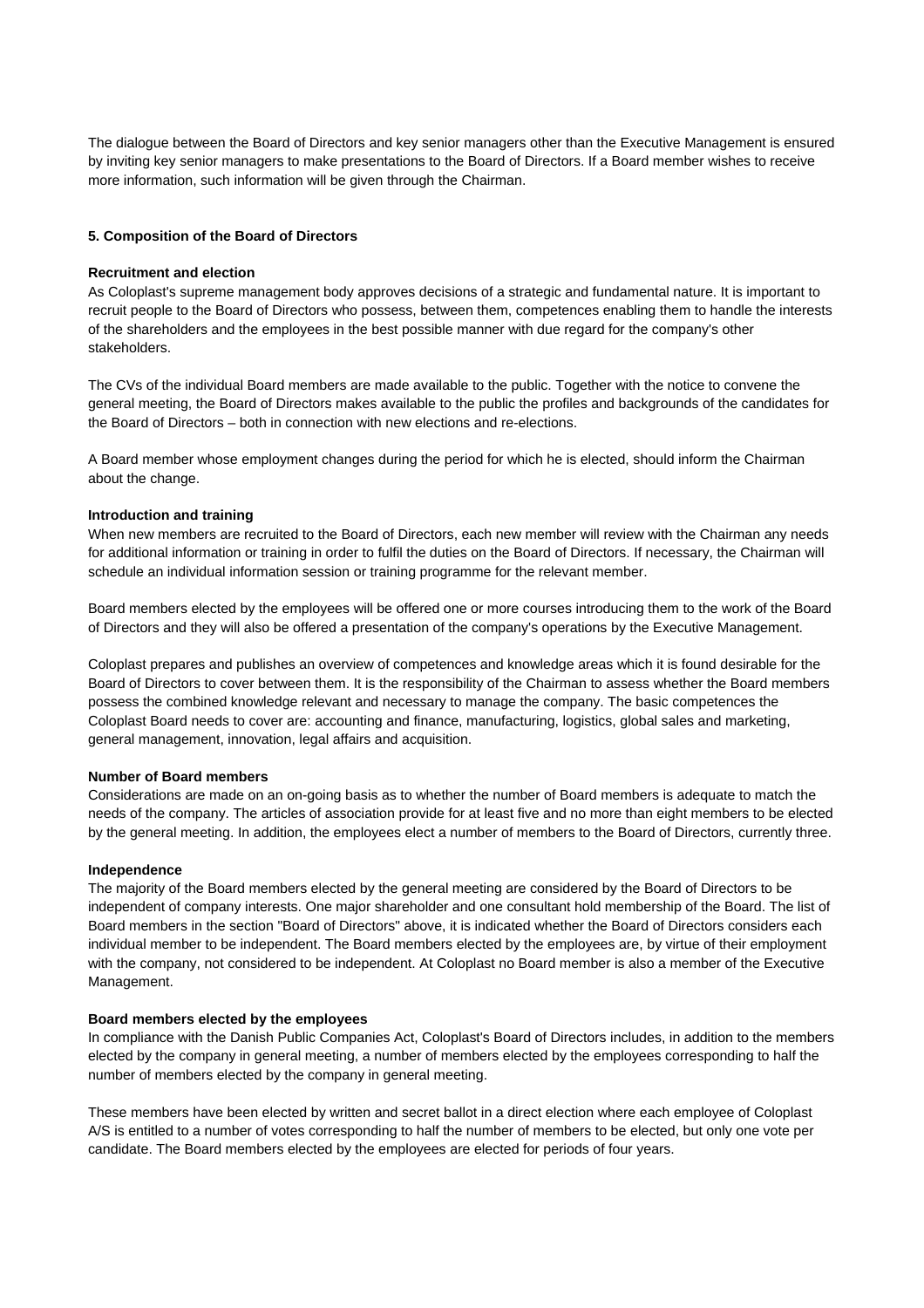To be eligible for election, a candidate must have been employed at Coloplast for a full year preceding the election. If a member ceases to be employed by Coloplast, he or she must resign from the Board.

Employee-elected Board members have the same rights, duties and responsibilities as the Board members elected by the general meeting and receive the same remuneration as the members elected by the general meeting.

In addition to their other tasks, members elected by the employees are responsible for ensuring efficient communication flows between the Coloplast management and the employees.

#### **Frequency of meetings**

The Board holds at least five board meetings per year, at which all issues relating to the overall development of the company are discussed. A meeting dedicated to strategy is normally held once a year.

The Executive Management in agreement with the Chairman ensures that the agenda and any written material to be considered by the Board is available well in advance of each meeting. The Chairman may decide, however, that material presented at a board meeting is only handed out during the meeting and handed back by the members at the closing of the meeting.

A Board member or an executive who disagrees with a decision taken by the Board of Directors is entitled to have his opinion entered in the records.

#### **Number of directorships**

Directorships held by members of the Board of Directors in other Danish companies are stated in the annual report. Coloplast's website provides information on other important positions held. The procedures of the Coloplast Board set no limits to the number of directorships or other positions held. According to Coloplast custom, all Board members are attend all board meetings.

#### **Retirement age**

According to Coloplast articles of association, the retirement age for members of the Board of Directors is 70 years. The age and seniority on the Board of Directors are indicated for each member in the annual report.

#### **Election period**

The company's articles of association provide for election of all Board members elected by the general meeting every year. There is no upper seniority limit for Board members, but it remains a special responsibility of the Chairman to make sure the Board of Directors encompasses both renewal and continuity.

#### **Committee of Directors**

After the annual general meeting in 2009, the Coloplast Board will establish an audit committee comprising three members of the Coloplast Board to handle the responsibilities associated with internal control and the audit of the group.

### **Assessment of the work performed by the Board of Directors and the Executive Management**

At least every other year, the Board of Directors assesses its working proceures and method of approach The practical assessment takes the form of a questionnaire which addresses issues like the overall competences of the Board members. Based on the assessment, the organisation and efficiency of the Board of Directors' work are discussed at a board meeting where any proposals for improvement are approved.

The Chairman and Deputy Chairman make an annual assessment of the Executive Management's work and results, including the cooperation between the Board of Directors and the Executive Management. The assessment and any follow-up activities are discussed by the full Board and are subsequently presented to the Executive Management.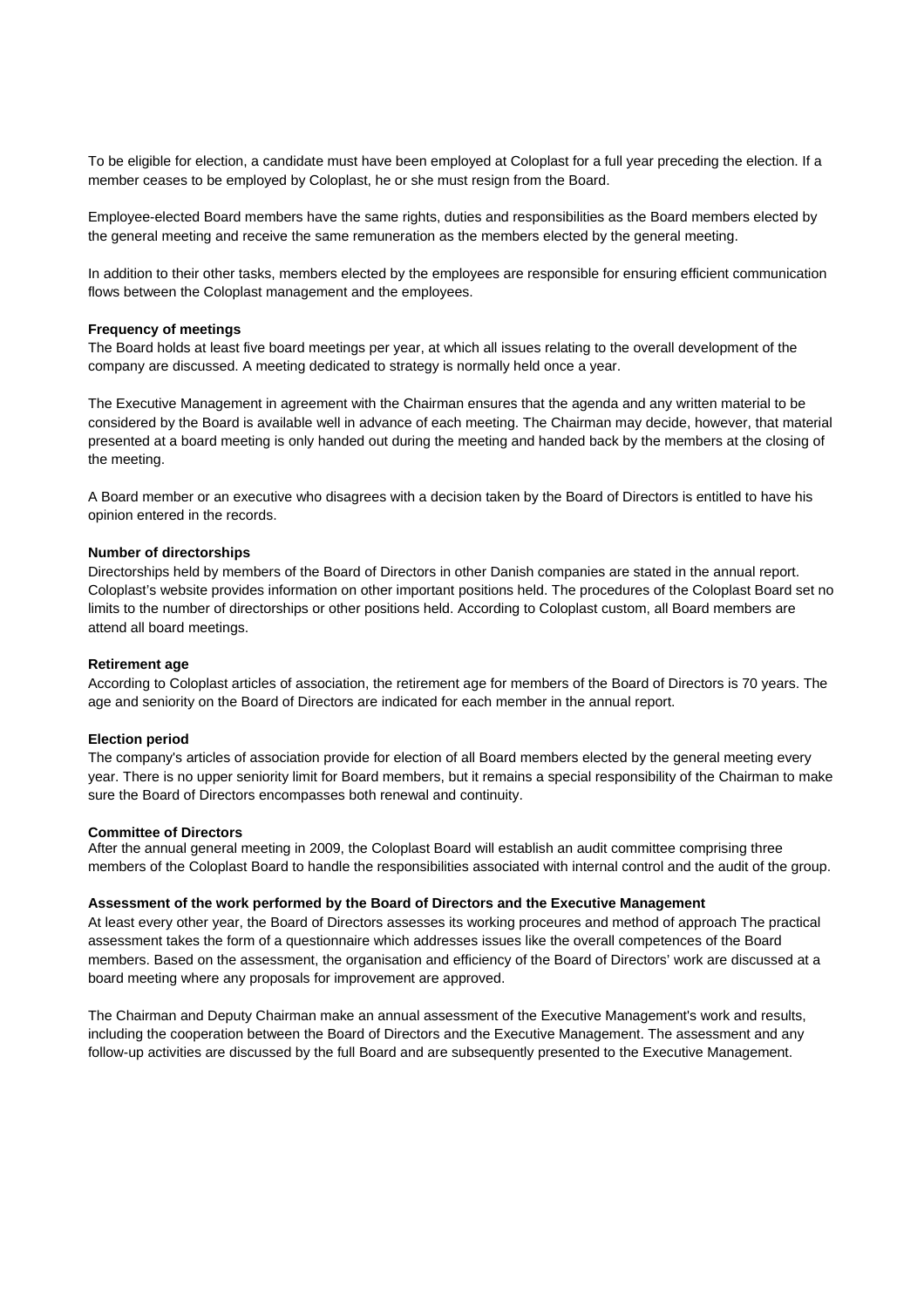# **6. Remuneration of the Board of Directors and the Executive Management**

# **General guidelines for the company's remuneration of members of the Board of Directors and the Executive Management**

# **Board of Directors**

Members of the Board of Directors receive a fixed annual fee. The Chairman and Deputy Chairman of the Board of Directors receive a supplement to this fee. The amounts of fees and supplements are approved by the shareholders and disclosed in the annual report. Fees are fixed based on a comparison with fees paid by other companies.

Members of the Board of Directors receive no incentive pay.

#### **Executive Management**

The Chairman and Deputy Chairman of the Board of Directors perform an annual review of the remuneration paid to members of the Executive Management.

The remuneration paid to members of the Executive Management consists of a fixed and a variable part. The fixed pay consists of a net salary, pension contribution and other benefits. The value of each of those components is disclosed in the annual report for each member of the Executive Management.

As an element of the variable pay, members of the Executive Management may receive an annual bonus, subject to achievement of certain benchmarks. The bonus proportion varies among the members of the Executive Management, but is subject to a maximum of around 40% of the annual net salary. The actual bonus paid to each member of the Executive Management is disclosed in the annual report. At the date of adoption of these guidelines, the bonus benchmarks are based on value creation and profitability, but they may be changed by the Board of Directors. Any such change will be communicated in a stock exchange announcement.

Another element of the variable pay is made up of options and is intended to ensure that the Executive Management's incentive correlates with the long-term creation of shareholder value. For that same reason, the option plan is revolving and not subject to achievement of defined benchmarks.

Members of the Executive Management are awarded a number of options each year with a value equal to four months' net pay. The value is calculated in accordance with the Black Scholes formula. Options are awarded with a strike price which is 15% higher than the market price at the award date calculated as the average price of all trades on the last trading day of the calendar year. The members of the Executive Management pay 5% of the Black Scholes value to the Company as consideration for the options. The options have a term of five years and are exercisable after three years. The number of options awarded to each member of the Executive Management and their value is disclosed in the Company's annual report. Options in the Executive Management share option plan are covered by the Company's holding of treasury shares.

The Executive Management is entitled to exchange a bonus corresponding to one month's net pay for a corresponding number of options on terms corresponding to those of the other options, see above. The Executive Management's choice to exchange the bonus shall be made upon the annual review of the Executive Management's remuneration and shall concern the award of options in the subsequent year.

In addition, the Chairman and Deputy Chairman of the Board of Directors perform an annual review of the remuneration paid to members of the Executive Management relative to the managements of other Danish companies.

#### **Severance schemes**

As at 30 September 2009, a provision of DKK 5m was made for a now discontinued post-service remuneration scheme for retired Board members. The scheme comprises 3 persons. When current executives leave the company, there will be no obligations apart from two years' pay.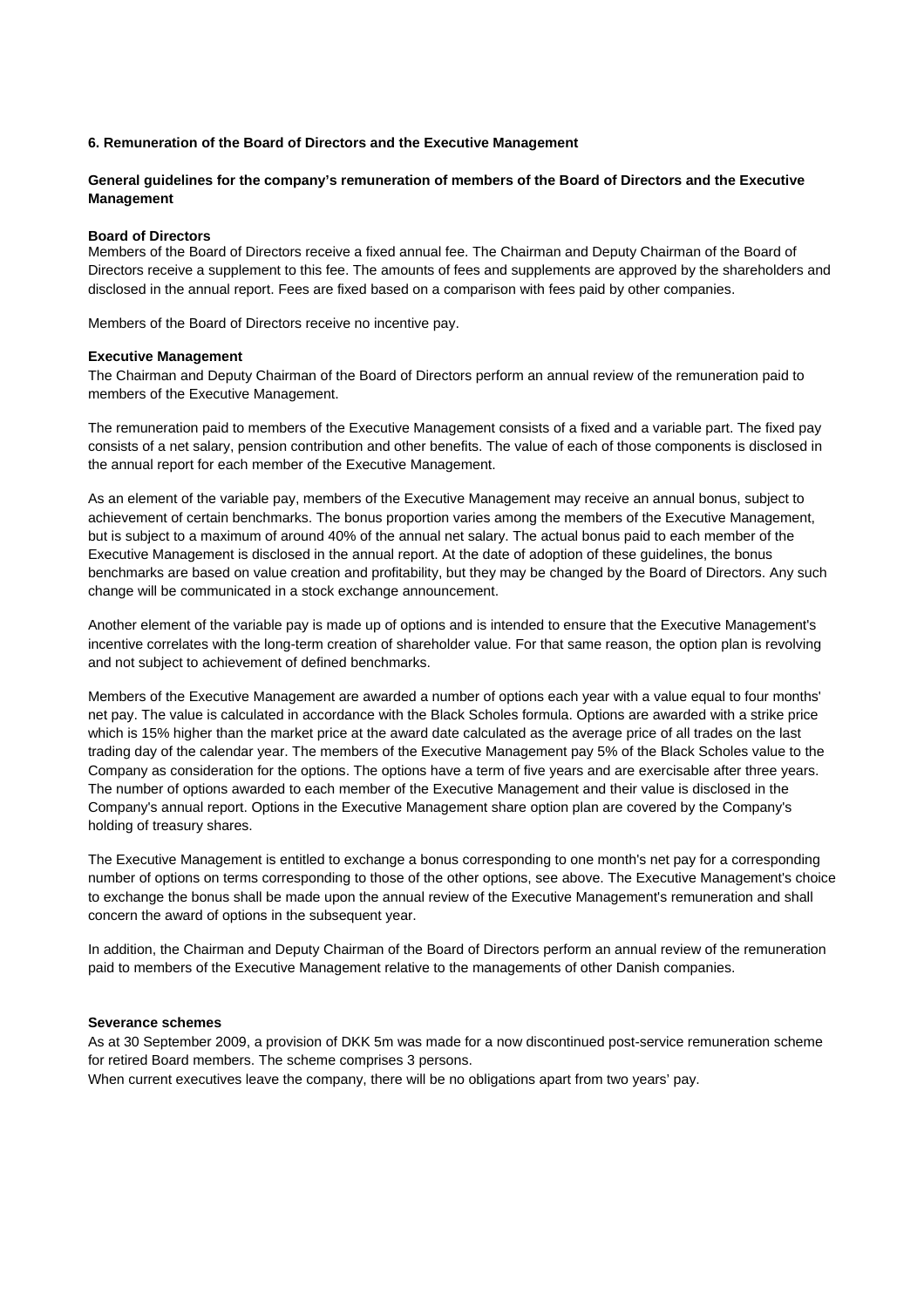# **7. Risk management**

The management in each of Coloplast's individual business units and staff functions is responsible for identifying and managing risk factors in their part of the organisation. The most significant risks are reported quarterly to Corporate Risk Management. This reporting process together with organisational risk interviews leads to a quarterly risk update for Executive Management and the Board of Directors.

The Executive Management is responsible for the company's overall approach to risk taking and for aligning this approach with Coloplast's overall strategies and policies. Executive Management is also responsible for validating risk responses to the most significant risks.

Quarterly the Board of Directors reviews and approves the conclusions and recommendations of the Executive Management.

# **Insurance**

Transfer of risk to a third party is typically done through insurance, and Coloplast has therefore integrated this task as part of Risk Management. Together with the quarterly risk update Executive Management and the Board of Directors will receive updates on relevant insurance related issues.

Yearly the Board of Directors will receive an overview of the overall insurance program for approval. Coloplast's insurance programme includes lines such as property, business interruption, liability, transport as well as a number of employee related lines.

Examples of the current risk landscape (the risk factors are not listed in any order of priority)

# **Attracting and recruiting employees**

To support Coloplast's objective to achieve profitable growth it is imperative that we continue to attract, retain and develop competent employees globally. At Coloplast, we have therefore had a number of global focus areas in 2008/09. Among the key initiatives are the attraction of specific target groups, selection of future employees during recruitment, follow-up on annual employee- and leader surveys with a global focus on strengthening the cooperation across the organisation, fortify on-the-job training and the establishment of a global talent scheme.

# **Prices and regulation**

Most of Coloplast's products are sold at prices subsidised by the authorities. Changes in the national economies of individual markets may cause reimbursement rates to be reduced. Therefore we carefully monitor the development of reimbursement rates in various countries and maintain a close dialogue with the relevant authorities and industry organisations. We prepare for changes in market conditions by strengthening our clinical and health-economic documentation, by increasing the pace of development of new and even more cost-efficient products and by maintaining a competitive cost level.

# **Production facilities**

Damage to factories or business interruption constitute a significant risk. At Coloplast, we have devised plans to ensure quick intervention in case of major accidents and to limit the consequences for people, machinery and environment at our factories. We make a targeted effort to minimise the risk of accidents, and we are continuously being assessed by our leading international insurer in terms of risk improvement initiatives and maintenance. We apply the results of these assessments in our constant efforts to improve the performance of our factories.

Coloplast's commitment to maintaining safe and modern production facilities is also reflected at our most recent factories. The new factories in China and Hungary are considered to meet the highest operational protection standards.

# **Suppliers**

The quality of the raw materials and products we procure must meet the high Coloplast standards. We ensure this through a comprehensive quality control system. We endeavour to minimise our dependence on individual suppliers. In areas where only few suppliers are available, we have signed procurement agreements running for several years. In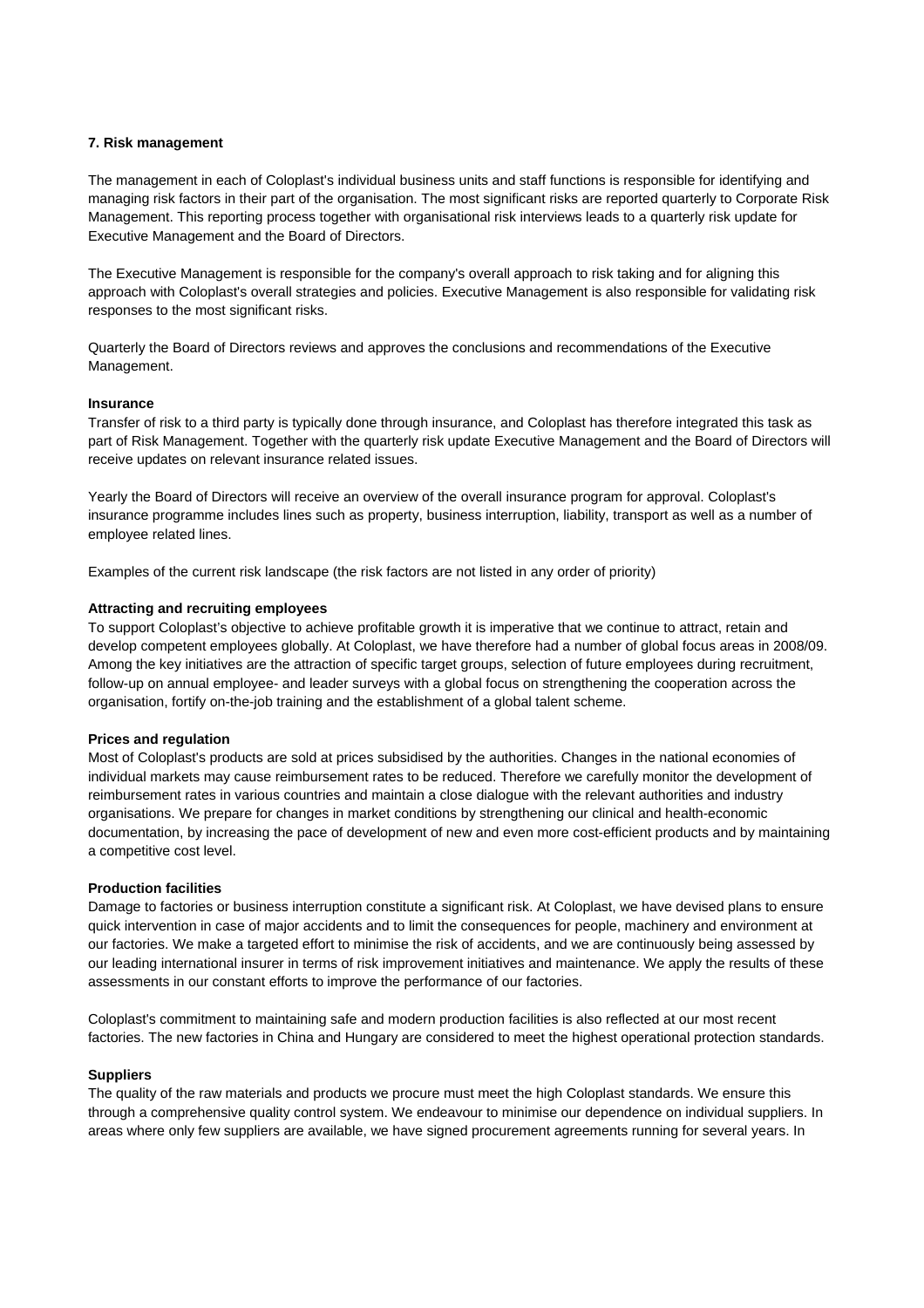addition, we regularly check up on the resilience of the relevant suppliers' production and delivery chains with regard to accidents and hazardous incidents.

# **Competition**

Coloplast's products are marketed globally in a niche market, which is characterized by intense competition. Management and the different business units are therefore closely monitoring the development in market shares, product launches from competitors and the activity level in general by our competitors.

Changes in the competitive landscape, parallel import and new distribution channels are all factors that can lead to diminishing profit margins for Coloplast. Therefore Coloplast are committed to closely follow the developments in the market.

# **Substitution**

Treatment methods and product technologies are subject to constant development. Over time this may result in changes in the need for and design of Coloplast's products. We monitor these developments and work with leading specialists in treatment and product areas. Today, there are no medical solutions that eliminate or reduce the need for Coloplast's most important products.

#### **Innovation**

In Coloplast the ability to innovate is ensured and continuously developed through close relationships with customers. Customer relationships have been integrated in our systematic processes aiming at identifying customer needs and developing products and services. Our innovative efforts are further enhanced by external partnerships and by acquiring patents / "know how" not generated internally.

#### **Quality**

Malfunctioning of our products or bad service lowers customer loyalty and trust, which in turn can negatively impact our reputation or market shares. Ongoing quality problems related to products or processes can lead to loss of different authority approvals or certifications, which will limit Coloplast from access to markets. Therefore we continuously develop and improve the quality management system in Coloplast and closely follow any changes in legislation or market standards. We conduct both internal and external audits and our employees receive quality management training and education. This encompasses monitoring the quality standards of our suppliers.

#### **Environment**

Coloplast has the ambition that all production occurs at sites holding the environmental standard certification ISO 14001. Today, this is the case for more than 90% of the production. This year, our site in Nyirbator, Hungary got the certification.

Each year all production sites are reviewed in regard to environmental issues. These reviews include registration of use of raw materials and other production materials, waste generation, energy consumption, climate gas emissions and air pollution. Additionally plans to avoid environmentally damaging spills are also reviewed. All key environmental issues including regulatory requirements and ISO14001 requirements are monitored and corrective actions are initiated in case of any deviations

#### **Corruption and bribery**

As a global enterprise we are regularly faced with dilemmas originating in legal, ethical or cultural differences between the countries in which we conduct business. We need our employees to be able to navigate without compromising our values and principles. Therefore, and because of our firm conviction that good ethics support our reputation, we give high priority to the fight against corruption in our industry.

Coloplast's business ethical standards are defined in our Code of Conduct, which outlaws bribery and set clear guidelines for our interaction with health care professionals as well as rules for gifts and entertainment. We are also committed to the Eucomed Code of Business Practice which establishes similar rules on an European level. Finally, we have obliged ourselves to the fight against corruption by signing up to the UN's Global Compact, including the ten principles of anti-corruption.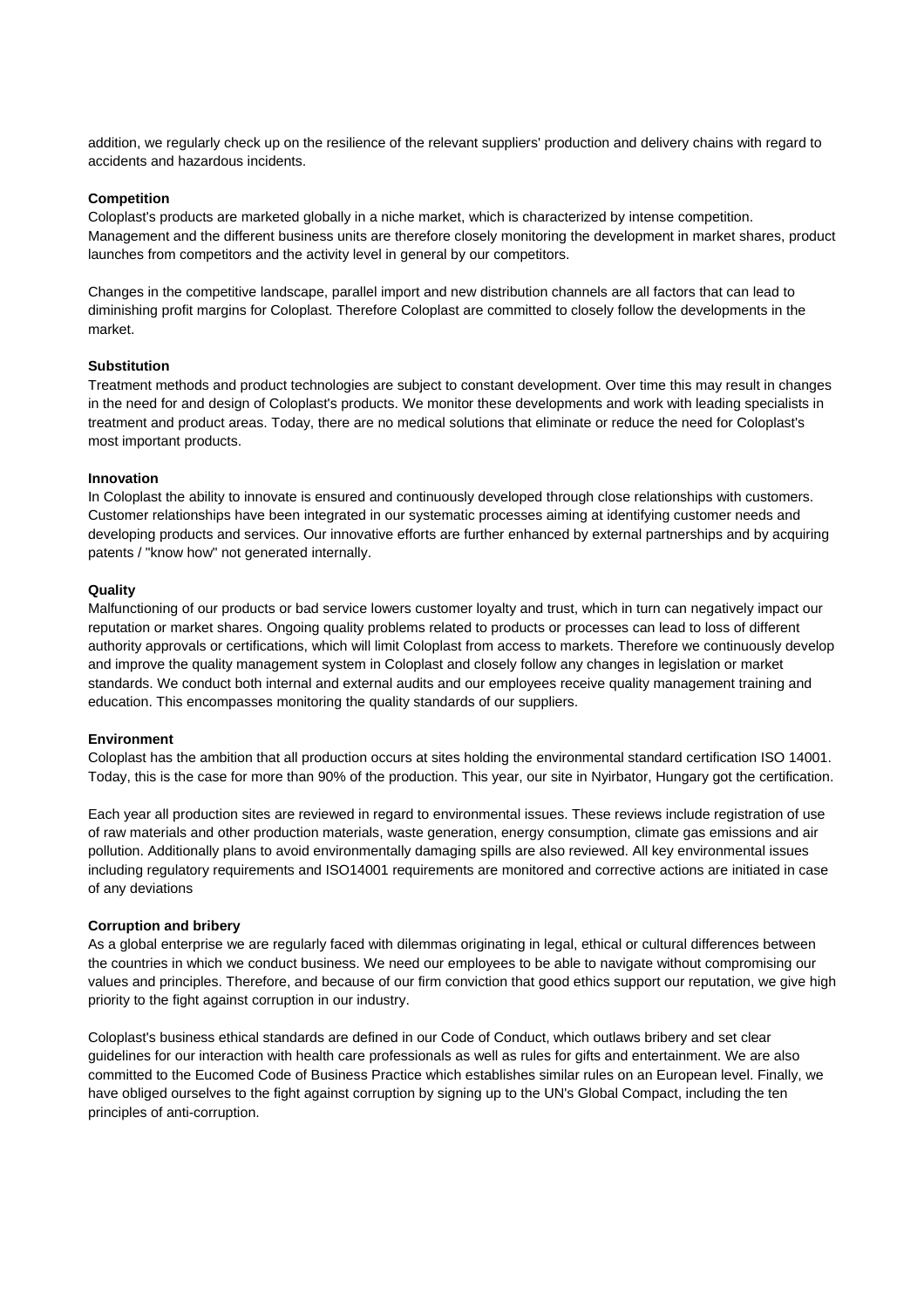# **Acquisitions**

On an ongoing basis Coloplast considers potential merger, acquisition and divestment opportunities. In cases of this nature the company faces risks in regard to valuation, integration and/or separation of business unites. Such risks can be of a magnitude that Coloplast will rely on both internal and external resources according to the specific requirements.

# **8. Audit**

# **Nomination of the Board of Directors**

In consultation with the Executive Management, the Board of Directors makes an annual, specific and critical assessment of the independence and competences of the auditors, which forms the basis of the Board's nomination of an auditor for approval by the company in general meeting.

# **Agreement with auditors**

An agreement is signed by the Board of Directors and the auditor, specifying the auditing tasks and the fee payable. The agreement implies that the basis for planning and implementing the audit tasks is the auditors' thorough knowledge about the Company's activities, the special conditions of the industry, the company's organisation, administrative systems, controls and other relevant aspects.

In the first calendar quarter of each year, a meeting of the auditor, the Chairman and Deputy Chairman of the Board of Directors is held with a view to ensuring direct communication and assessing the independence of the auditors. Minutes from this meeting are taken by the Chairman who reports on the meeting at the next board meeting. The audit committee to be established will continue this work.

# **Non-audit services**

The Board lays down annually the overall, general scope of the auditor's provision of non-audit services. According to the Company's current articles of association, non-audit services expected to exceed the total annual audit fees, in total or DKK 1.5m per single assignment, must be presented to the Chairman and Deputy Chairman of the Board of Directors for approval before an agreement is signed with respect to such services.

# **Accounting policies**

Each year in early November the Chairman and Deputy Chairman of the Board of Directors meet with the auditors to discuss accounting matters; The Executive Management also attends this meeting, at which preparations are made for the Board of Directors' to discuss the annual accounts meeting later that month. The preparations include clarification of important issues relating to the accounts and important issues relating to the audit. Minutes from the meeting are submitted to the Board of Directors. The audit committee to be established will continue this work.

The proposed annual report is audited by auditors appointed by the general meeting.

The Board reviews the proposed annual report and ensures that it has been prepared in compliance with legal requirements and the provisions of the articles of association and moreover complies with good business conduct and accounting standards. The review comprises to accounting policies, significant financial estimates, assessment of the balance sheet items as well as accounting specifications, statement and description of the items included.

# **Result of the audit**

The discussion of the annual report includes the letter of findings submitted by the auditors appointed by the general meeting, which confirms that the annual report has been audited in compliance with good auditing standards, including a critical review of the company's and the Group's accounting records. In the auditors' records, the auditor accounts in detail for the audit made, including an opinion regarding the adequacy of the provisions for bad debts and other special risks proposed by the Executive Management.

Auditors are present at the Board meeting discussing the annual report, and they are required at that meeting, among other things, to comment on whether, in their opinion, the annual report includes the information required to judge the financial position of the Company and the Group. Moreover, the auditors' letter of findings should indicate whether the annual report has been presented in compliance with legal requirements, with the provisions of the articles of association and with good accounting standards. The auditors' letter of findings also includes an assessment of the balance sheet